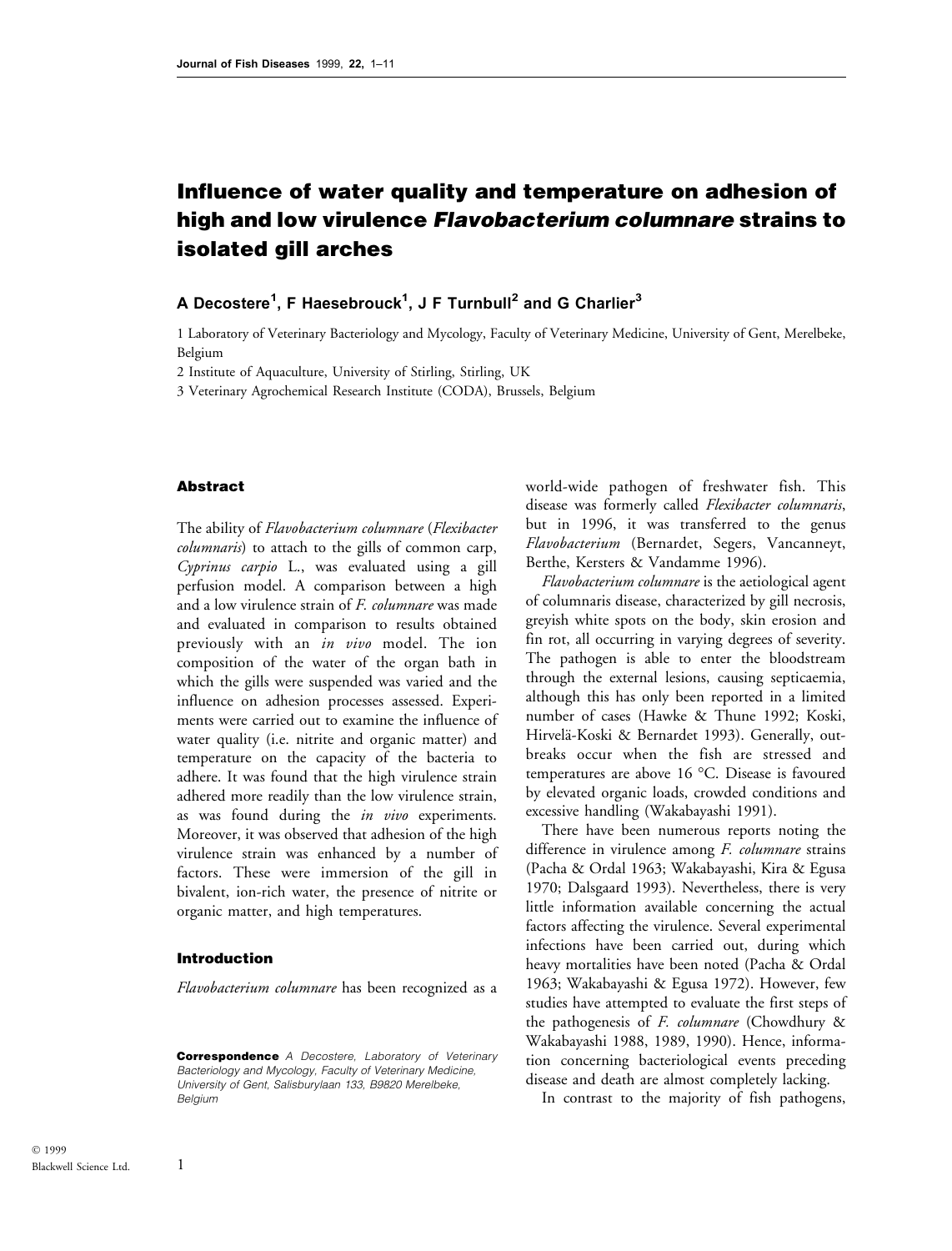artificial infection by high virulence strains of this gliding bacterium is more effective by contact exposure than by injection (Pacha & Ordal 1970). Fish kept in standing water have been shown to be more susceptible to columnaris disease than fish kept in running water. It is assumed that the standing water favours the attachment of F. columnare to the fish tissue. Therefore, as suggested by Toranzo & Barja (1993), further studies should be directed to determining the mechanisms of attachment, their role in the pathogenesis of F. columnare and the factors influencing the adhesion process.

In previous in vivo studies to study the early pathogenesis of columnaris disease, the high virulence F. columnare strain AJS 1 was found in close association with the gill tissue. This was not the case for the low virulence strain AJS 4, suggesting that ability to adhere to the gill tissue is an important initial step in pathogenesis. Moreover, an understanding of bacterial attachment and its role in the pathogenesis of disease is crucial to allow the selection of the best strategy for prevention and disease control. Del Corral (1975) and Zaldiver (1985) correlated virulence of F. columnare strains and the ability to adhere to epithelial cells in vitro. However, one should be aware that epithelial cells in vitro lose their polarity (Pärt & Bergström 1995). Polarity (the different properties of the apical and basolateral membranes) is a key feature of epithelial cells, and the loss of the polarity severely limits the conclusions that can be drawn from branchial or other epithelial cells in suspension. In addition, the digestion procedures involved in the preparation of cells affect surface proteins (Pärt & Bergström 1995) which may be involved in adhesion processes (Ofek & Doyle 1994a). These disadvantages may be overcome by culturing the cells and growing them as monolayers, i.e. these may re-establish their polarity and repair their surface proteins. However, gill cells in culture are restricted to respiratory epithelial cells. Chloride and mucus cells, the other two cell types that compose the gill epithelium, do not survive in culture. Additionally, the surfaces of the culture cells may eventually present different proteins from in vivo cells, especially in terms of distribution and accessibility of receptors. Furthermore, overall gill organization and architecture is completely lost.

In order to circumvent all these potential artefacts, a gill perfusion model was developed. This relatively simple model comes much closer to

the in vivo situation, offering a means of maintaining the gill tissue intact for at least 4 h and allowing the more complex bacterium-host interactions to be studied under carefully controlled conditions. Using the gill perfusion model, the possible differences in adhesion between a high and a low virulence strain were assessed and compared with the previous results from in vivo studies. In addition, the ion composition and water-quality parameters of the organ bath were varied, and the influence on the adhesion of the bacterium to the gills was evaluated.

#### Materials and methods

#### Gill perfusion model

Sixteen carp, Cyprinus carpio L., were obtained from a carp farm (Zonhoven, Belgium) and were kept in 200-L holding tanks in filtered, recirculated tap water (20 °C) for 3 weeks prior to experimentation. The animals were fed daily with a commercial diet until 2 days before euthanasia. Skin and gills were sampled for parasitological examination. Swabs from the skin and gills were taken, and streaked onto Shieh agar supplemented with tobramycin at a concentration of 1  $\mu$ g mL<sup>-1</sup>, which is used for the selective isolation of F. columnare (Decostere, Haesebrouck & Devriese 1997). Plates were incubated at 25 °C for 48 h. The fish were found to be free of parasite infestations and F. columnare was not isolated from any fish.

The fish were anaesthetized using a stock solution of benzocaine (100 g benzocaine in 1 L of ethanol), which was administered to the water. Thereafter, the carp were injected intraperitoneally with heparin (5000 IU  $kg^{-1}$ ). The fish were revived by holding them for several minutes underneath a tap so that a vigorous flow fell into the open mouth. This was also undertaken to flush loosely bound bacteria from the gills. Thereafter, the fish were immersed for 60 s in a solution of malachite green  $(67 \text{ mg } L^{-1})$ . After a rinse in sterile phosphatebuffered saline (PBS), the fish were placed in a solution containing enrofloxacin for 15 min at a concentration of 10 mg  $L^{-1}$  followed by a bath in colistin (2000 IU mL $^{-1}$ ) for 15 min. The fish were then rinsed three times in sterile PBS before euthanasia and transfer to the operating table. The heart and ventral aorta were exposed by ventral dissection. A haemostat was put onto the ventral aorta (supplying the gills) to prevent the afferent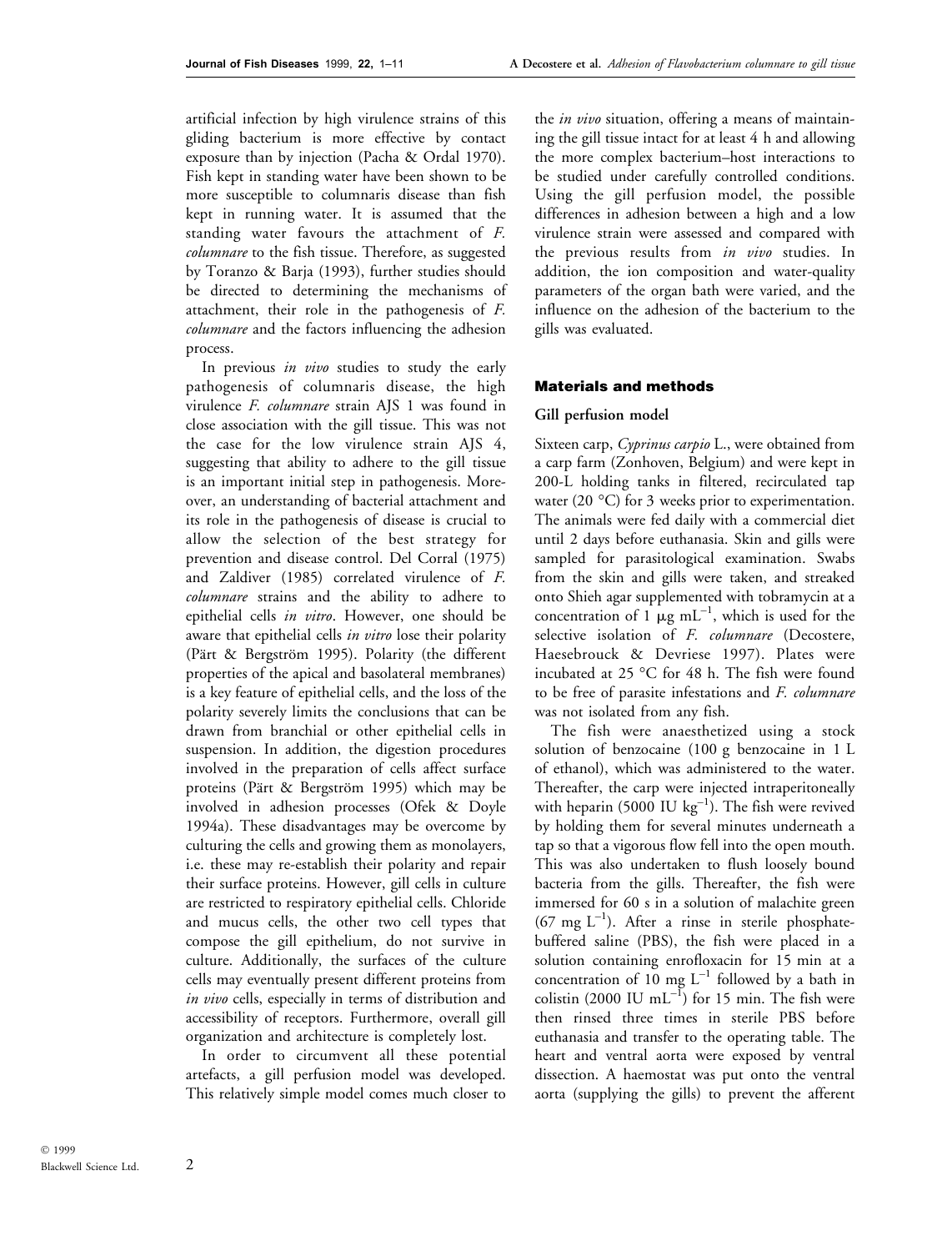arteries from flooding the operation field with blood when dissecting the gill arches. The opercula on both sides were removed. The ventral (afferent) end of the first two gill arches of both sides was cut and the two afferent arteries of each side were cannulated with a 20-cm-long polyethylene cannula (0.4 mm ID) to which a 1.5-cm-long stainless steel needle of 22 G was connected. The needle carried a 0.5-cm short length of polyethylene tubing (stop) on the end which was inserted into the afferent artery. A ligature (catgut 2/0) was then tied around the whole arch including the artery and the cannula was then withdrawn until the `stop' caught on the ligature. As soon as the cannula was inserted into the afferent branchial artery, perfusion flow was begun at  $\approx 3$  mL min<sup>-1</sup> arch<sup>-1</sup> kg<sup>-1</sup> body weight. Filtered (Corning, Brussels, Belgium, 0.45  $\mu$ m) and heparinized  $(10 \text{ IU } mL^{-1})$  Cortland solution was used as the perfusion fluid. The dorsal (efferent) end of the arches of both sides was then cut through and the gills were removed to a Petri dish containing Ringer solution, care being taken to avoid damage to the filaments of the holobranch.

The efferent cannula was introduced into each of the efferent arteries. As before, a ligature was tied around the arches as a whole and the cannula withdrawn to the `stop'. After cannulation, each of the gill arches was suspended separately in an aerated organ bath at constant temperature and the flow was diminished to 1.5 mL min<sup>-1</sup> arch<sup>-1</sup> kg<sup>-1</sup> body weight. A drip was used, which was set at  $\approx 40$  cm above the level of the organ bath. A schematic representation of the gill perfusion apparatus is given in Fig. 1.

The first two gill arches of both the left and right side from each fish were used in adhesion tests. Dissection and cannulation of the four gill arches was carried out within 12 min. Each gill arch was placed separately in an organ bath. Perfusion was carried out for 30 min to allow the gills to recover from the most acute effects of the procedure. Thereafter, gills were used in adhesion tests.

## Flavobacterium columnare strains

Two F. columnare strains were used, strains AJS 1



Figure 1 Schematic representation of the gill perfusion apparatus.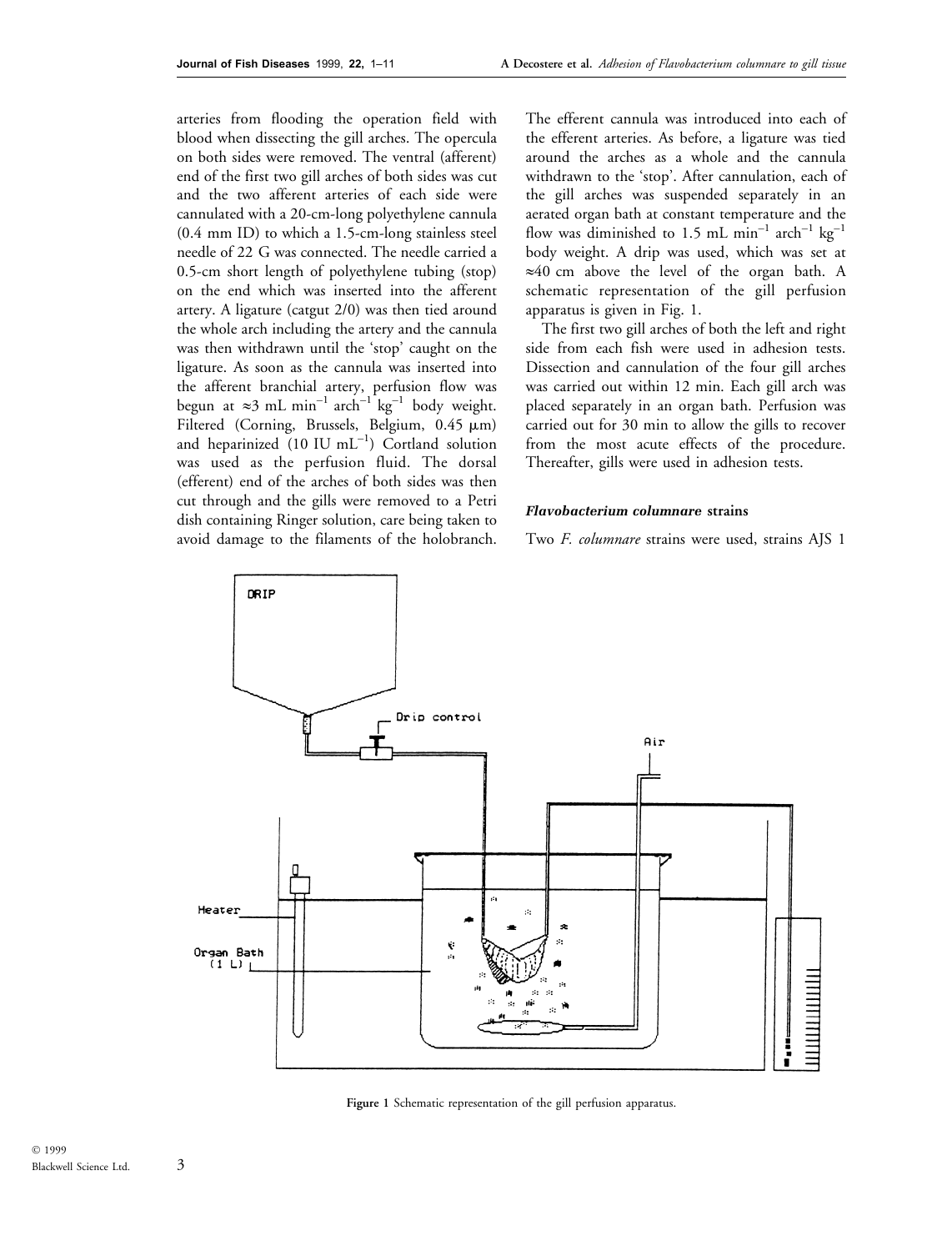and AJS 4. Both strains were isolated in Belgium. Strain AJS 1 was obtained from a black molly, Poecilia sphenops L., with focally bleached and ulcerated skin. The fish originated from an aquarium with an appreciable daily mortality rate. Strain AJS 4 was isolated from a black molly whose skin around the dorsal fin was covered with grey patches. Only a low mortality rate was noted among the animals in the aquarium from which the fish was taken. Results of experimental studies in black mollies proved that strain AJS 1 was a highvirulence strain, whereas strain AJS 4 was had a low virulence (Decostere, Haesebrouck & Devriese 1998). Additionally, the use of an immunoperoxidase technique, capable of demonstrating the bacteria attached to the skin and gills, clearly proved that the high virulence strain AJS 1 was much more capable of adhering to the gills than strain AJS 4, the latter displaying very little if any adhesion capabilities. These findings strongly indicate that virulence is correlated with the ability to adhere to the gill tissue.

Stock suspensions of the two strains were stored at 70 °C. After thawing, the bacteria were grown for 24 h at 30 °C in Shieh broth (Shieh 1980). Subsequently, subcultures were made and incubated for 20 h at 25 °C with gentle shaking. The cultures were checked for purity and the number of colony forming units (cfu) was determined by plating tenfold dilutions on Shieh agar. Shieh agar was prepared as Shieh broth, but with the addition of 10 g  $L^{-1}$ agar (Agar Noble, Difco, Detroit, MI, USA).

#### Experimental design

A first experiment (experiment I) was carried out to investigate possible differences in adhesion abilities between the high- and low-virulence F. columnare strains. Therefore, the first two gill arches of both the left and right side of a carp were each placed in a separate organ bath of 1 L Ringer solution at 28 °C and perfused as described above. Strains AJS 1 and AJS 4 were added to the baths containing the first left and right gill arches, respectively. The final titre of F. columnare in each organ bath was  $10^7$  cfu mL<sup>-1</sup>. Then 80 mL of sterile Shieh broth was added to the organ bath of the second left gill arch. Nothing was added to the organ bath of the second right gill arch. Both second gill arches served as controls. After inoculation, gill arches were incubated for 60 min. During the exposure period, the perfused gills were observed macroscopically for

the presence of excessive mucus and/or formation of threads. A Gram stain was made of the threads. After the incubation period, the gill arches were processed for examination of adhesion as described below. The experiment was conducted four times.

In a second experiment (experiment II), the influence of the ion composition of the water on the adhesion of F. columnare was examined.

The first two right and left gill arches of a carp were prepared as described above and each incubated in an organ bath at 28 °C. These organ baths contained Ringer solution (first left gill arch), distilled water (first right gill arch), distilled water with 0.03% NaCl (second left gill arch) or distilled water with 0.03% NaCl, 0.01% KCl, 0.002%  $CaCl<sub>2</sub>2H<sub>2</sub>O$  and 0.004%  $MgCl<sub>2</sub>6H<sub>2</sub>O$ (formulated water) (second right gill arch). After 30 min of perfusion, all arches were inoculated with F. columnare strain AJS 1. The final concentration of F. columnare in each organ bath was  $10^6$  cfu mL<sup>-1</sup>.

During the course of the exposure period, the gills were observed macroscopically. Again, a Gram stain was made of the threads. The gill arches were incubated for 60 min and then processed for examination of adhesion as described below. The experiment was conducted four times.

Finally, experiments were carried out to determine the influence of water quality and water temperature on the ability of F. columnare to adhere to the branchial epithelium (experiment III). The first two gill arches of both the left and right side of two carp were each placed in an organ bath containing Ringer solution and perfused as described above. The temperature of the bath of the first left gill arch of both carp was 17 °C. All other arches were incubated at 28 °C. Nothing was added to the bath of the second left gill arch. Then 5 mg  $L^{-1}$  nitrite was added to the bath of the first right gill arch of both carp and  $2 g L^{-1}$  organic material was added to the bath of the second right gill arch. The latter consisted of a mixture of food residues and faeces collected from the bottom of a fish tank. The slurry was sterilized  $(121 \text{ °C},$ 15 min) before addition to the organ bath. After 30 min of perfusion, all gill arches of the first carp were inoculated with *F. columnare* strain AJS 1 and those of the second carp with F. columnare strain AJS 4. The final titre of F. columnare in each bath was  $10^6$  cfu mL<sup>-1</sup>. The gill arches were incubated for 60 min, and thereafter, processed for examination of adhesion as described below.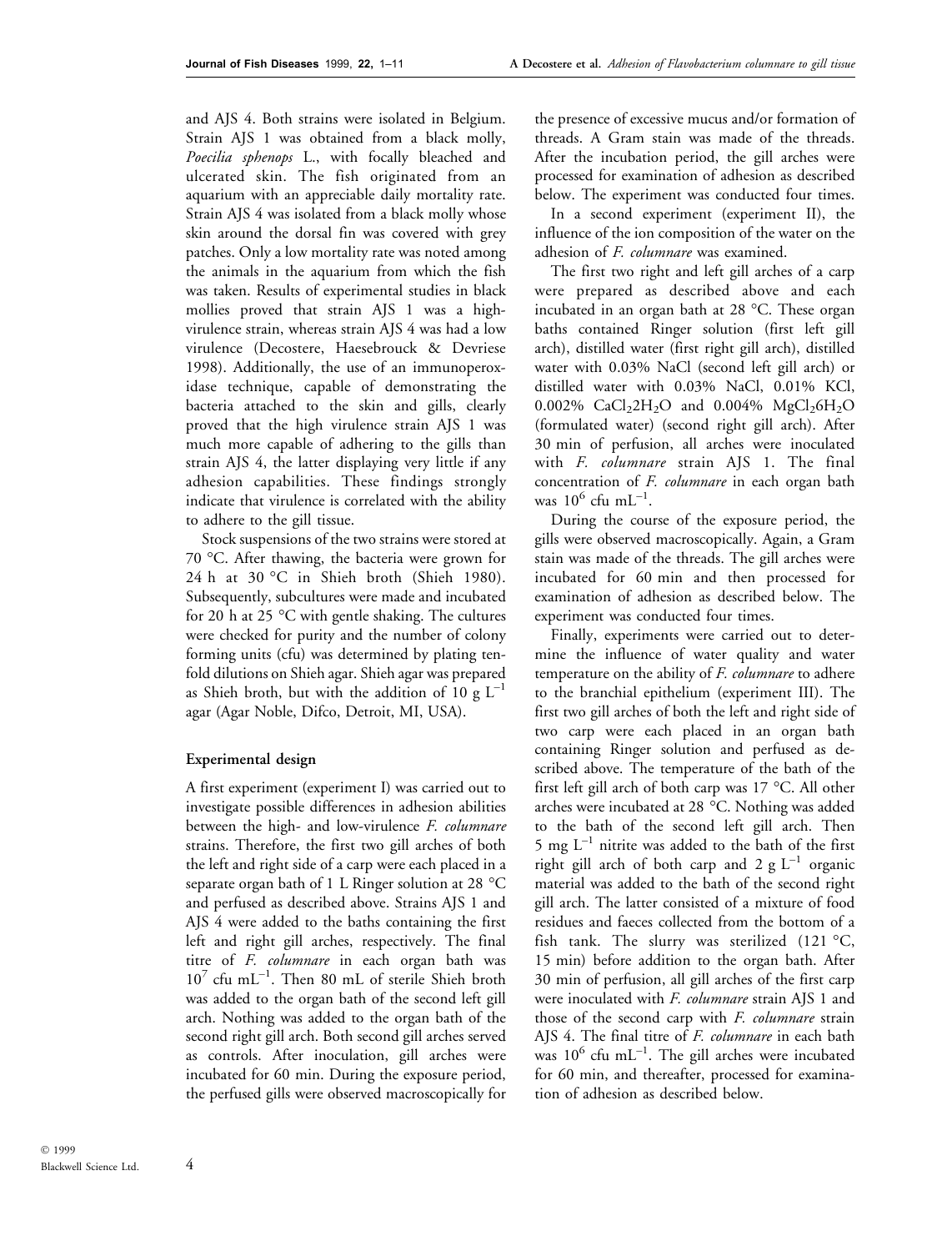During the course of perfusion, the gills were observed macroscopically. A Gram stain was made of any occurring threads. The experiment was conducted four times.

#### Processing of the gills for examination of adhesion

After the incubation period, the perfused gill arch was cut into three equally sized pieces. A randomly selected piece was washed three times in square Petri dishes containing 40 mL of sterile PBS at 25 °C and then placed into a preweighed vial containing 2 mL of sterile PBS. The vial was weighed to the nearest 0.01 g. The contents of the vial was placed in a sterile mortar. The gill was macerated and ten-fold serial dilutions of the gill slurry were made in PBS. Fifty microlitres of each dilution was inoculated onto Shieh agar. For each dilution, three plates were used. After 24 h of incubation at 25 °C, viable counts were made. Consequently, the number of cfu  $g^{-1}$  of gill tissue was calculated.

A second piece of the perfused gill arch was placed in 4% phosphate buffered formaldehyde for 24 h. Afterwards, the tissues were paraffin-embedded, sectioned at  $5 \mu m$  and stained with haematoxylin and eosin (H & E) and Giemsa. The sections were examined by light microscopy (using oil immersion at  $\times$ 500 magnification).

In addition to bacteriological and histological examination, the perfused gill arches of the first experiment were also sampled for scanning electron microscopy (SEM). Therefore, a third piece was immediately fixed in cacodylate buffer (0.1 m, pH 7.3) containing 2.5% glutaraldehyde and 2% paraformaldehyde. It was post-fixed in 1% (w/v) osmium tetroxide in distilled water. After this, the gill arch was dehydrated in alcohol and acetone for subsequent critical point drying in liquid carbon dioxide, glued with carbon cement on aluminium stubs, sputtered with a gold layer, and examined with a Philips 501 SEM (Phillips, Eindhoven, The Netherlands).

## Statistical analysis

Differences in cfu  $g^{-1}$  gill tissue within each experiment were compared using the one-way analysis of variance (anova) (computer program STATISTIX 4.1, Analytical software). In the first experiment, the values for the high- and lowvirulence strains were compared. Within the second and third experiments, for each individual F. columnare strain, each value was compared with the value obtained when Ringer (28 °C) was used as bathing fluid. A significance level of 0.05 was used.

## **Results**

# Experiment I: adhesion of F. columnare strains AJS 1 and AJS 4

The gill arches suspended in cultured broth of F. columnare strain AJS 1 displayed white-yellowish threads on top of the primary lamellae from 30 min after exposure to the pathogen (Fig. 2). When a Gram stain was made of these threads, masses of long, slender Gram-negative bacteria were observed. Examination by means of a phase contrast microscope revealed long, gliding bacteria.

However, the gill arches challenged with cultured broth of strain AJS 4 showed very little if any filament-like structures.

Results of the bacteriological examination of gills exposed to strain AJS 1 and AJS 4 are given in Table 1. The number of bacteria associated with the gills was significantly higher for strain AJS 1 than for strain AJS  $4 (P < 0.05)$ .

A similar trend was apparent upon histological examination of gills. Holobranchs challenged with cultured broth of strain AJS 1 had filamentous bacteria occurring in aggregates associated with the gill epithelium (Fig. 3). No filamentous bacteria were observed in sections of gill arches exposed to strain AJS 4 or control gill sections.

When F. columnare strain AJS 1 was used for challenge, the adherence to the gill tissue of long, slender, rod-shaped bacteria occurring in microaggregates was evident upon SEM examination (Fig. 4). Bacteria were not observed by SEM on the tissue of the control gills or on the gill tissue challenged with strain AJS 4.

#### Experiment II: influence of ion composition

In the present study, all gill arches were inoculated with strain AJS 1. Gill arches suspended in Ringer solution or in the formulated water displayed whiteyellowish threads on the tips of the primary lamellae, as described in experiment I. Gill arches placed in organ baths with distilled water or distilled water with 0.03% NaCl displayed markedly fewer and shorter threads.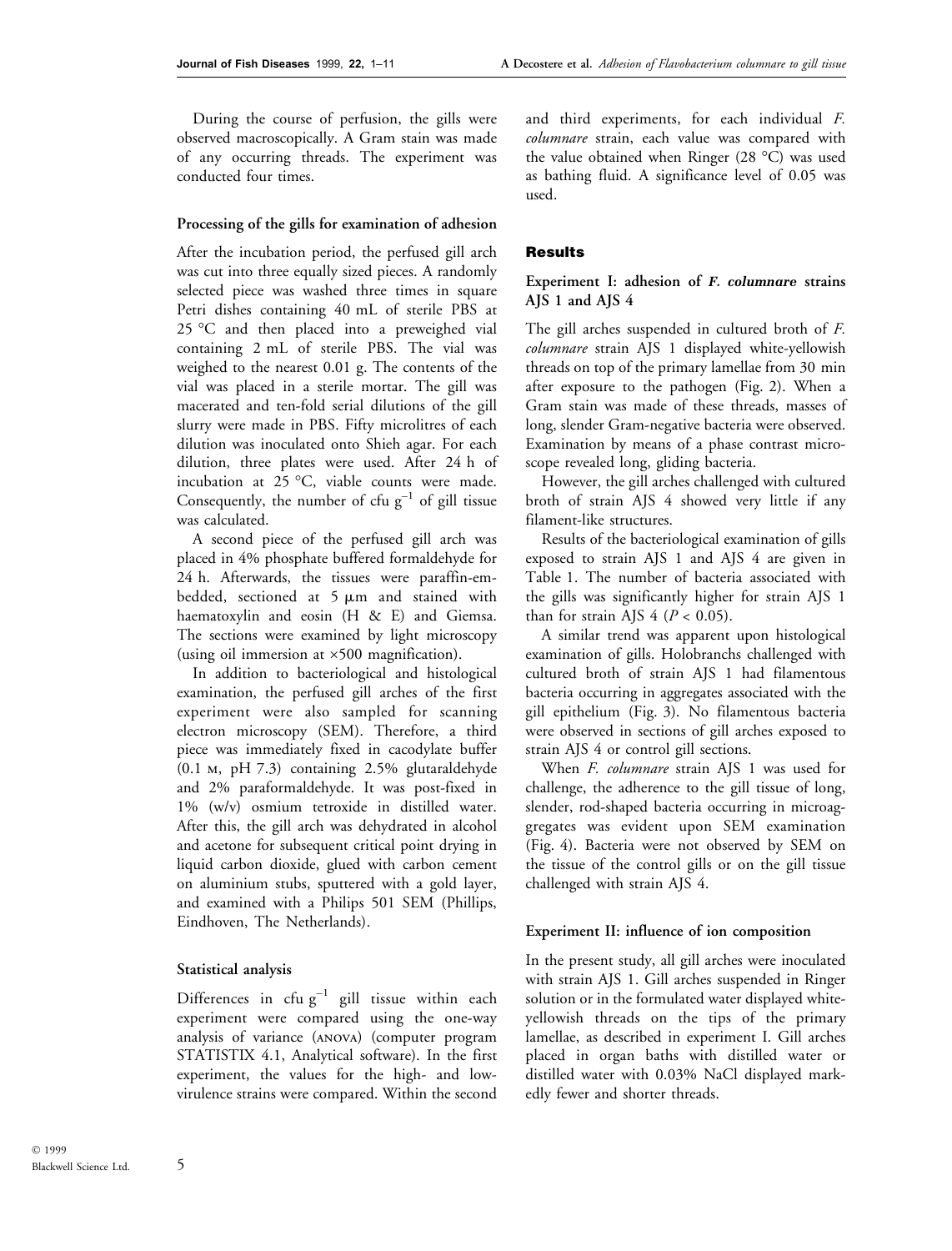

Figure 2 Gill arches suspended in an infective solution of F. columnare strain AJS 1 displaying white-yellowish threads on top of the primary lamellae (arrows) 1 h after the onset of exposure to the pathogen  $(x5)$ .

The results of the bacteriological titrations are given in Table 1. Bacterial titres were significantly  $(P < 0.05)$  higher in gill arches suspended in the formulated water. Bacterial titres were significantly  $(P < 0.05)$  lower for gill arches suspended in distilled water with or without 0.03% NaCl.

On histological examination, association of filamentous bacteria with gill epithelium was only

seen on gill arches suspended in formulated water and not in the other bath solutions.

# Experiment III: influence of water quality and temperature

Gill arches exposed to strain AJS 1 and suspended in an organ bath at 28 °C displayed evidence of

| Experiment     | F. columnare<br>strain | Exposure dose<br>$(cfu mL-1)$ | Bathing<br>fluid               | Incubation<br>temperature $(^{\circ}C)$ | Bacterial titre<br>(cfu $q^{-1}$ gill tissue)* |
|----------------|------------------------|-------------------------------|--------------------------------|-----------------------------------------|------------------------------------------------|
|                | AJS <sub>1</sub>       | $10^{7}$                      | Ringer                         | 28 °C                                   | $6.3 \pm 2.5 \times 10^{7a}$                   |
|                | AJS 4                  | $10^{7}$                      | Ringer                         | 28 °C                                   | $5.4 \pm 3.5 \times 10^4$                      |
|                |                        | O                             | Ringer                         | 28 °C                                   | $< 5.0 \times 10^{3}$                          |
| $\mathbf{H}$   | AJS <sub>1</sub>       | $10^{6}$                      | Ringer                         | 28 °C                                   | $4.3 \pm 1.1 \times 10^{5}$                    |
|                | AJS <sub>1</sub>       | $10^{6}$                      | Distilled water                | 28 °C                                   | $6.3 \pm 2.5 \times 10^{3b}$                   |
|                | AJS <sub>1</sub>       | $10^{6}$                      | Distilled water + 0.03% NaCl   | 28 °C                                   | $8.8 \pm 2.5 \times 10^{3b}$                   |
|                | AJS <sub>1</sub>       | $10^{6}$                      | Formulated water*              | 28 °C                                   | $2.4 \pm 2.1 \times 10^{7b}$                   |
| $\mathbf{III}$ | AJS <sub>1</sub>       | $10^{6}$                      | Ringer                         | $17^{\circ}$ C                          | $< 5.0 \times 10^{3b}$                         |
|                | AJS <sub>1</sub>       | $10^{6}$                      | Ringer                         | 28 °C                                   | $1.7 \pm 1.0 \times 10^5$                      |
|                | AJS <sub>1</sub>       | $10^{6}$                      | Ringer + 5 mg $L^{-1}$ nitrite | 28 °C                                   | $3.5 \pm 1.9 \times 10^{6b}$                   |
|                | AJS <sub>1</sub>       | $10^{6}$                      | Ringer + organic matter        | 28 °C                                   | $3.3 \pm 2.1 \times 10^{7b}$                   |
|                | AJS 4                  | $10^{6}$                      | Ringer                         | $17^{\circ}$ C                          | $< 5.0 \times 10^{3b}$                         |
|                | AJS 4                  | $10^{6}$                      | Ringer                         | 28 °C                                   | $1.0 \pm 0.4 \times 10^4$                      |
|                | AJS 4                  | $10^{6}$                      | Ringer + 5 mg $L^{-1}$ nitrite | 28 °C                                   | $1.3 \pm 0.6 \times 10^4$                      |
|                | AJS 4                  | $10^6$                        | Ringer + organic matter        | 28 °C                                   | $1.0 \pm 0.6 \times 10^4$                      |

Table 1 Results of the bacterial titrations of the gill arches exposed to F. columnare strains AJS 1 and AJS 4 in different bathing solutions. Each value represents the mean  $\pm$  SE of four different experiments

\*Distilled water with 0.03% NaCl, 0.01% KCl, 0.002% CaCl<sub>2</sub>2H<sub>2</sub>O and 0.004% MgCl<sub>2</sub>6H<sub>2</sub>O.

<sup>a</sup>Significantly ( $P < 0.05$ ) different from the value for strain AJS 4.

<sup>b</sup>Significantly ( $P < 0.05$ ) different from Ringer (28 °C) as bathing fluid.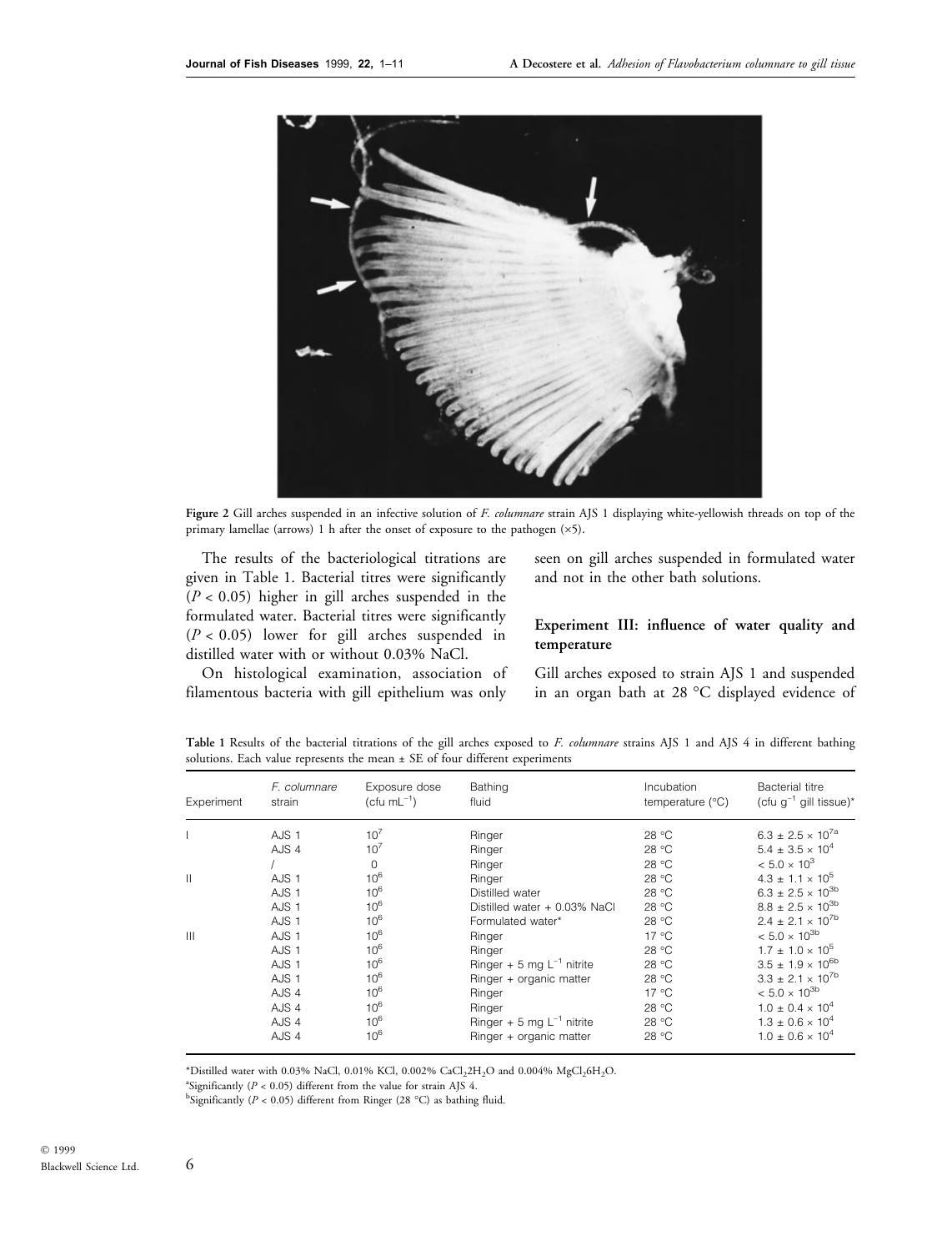

Figure 3 Cluster of F. columnare strain AJS 1 attached to the tip of the primary filament of an infected holobranch (Giesma,  $\times$  500).

thread formation on the extremities irrespective of the presence of nitrite or organic material. When the exposure to this strain occurred at 17 °C, only very thin and delicate filaments were observed. Filamentous structures were not observed in gill arches inoculated with strain AJS 4. When the holobranch was suspended in Ringer solution with nitrite, a marked decrease in efferent flow (from 75% to 50%) was noted from 15 min from the onset of perfusion.

With strain AJS 1, bacterial titres were significantly ( $P < 0.05$ ) higher when organic matter or nitrite were added to the organ bath. With strain AJS 4, no significant differences were noted whether or not nitrite or organic material were added to the Ringer solution. When incubation occurred at 17 °C, the number of cfu  $g^{-1}$  gill tissue was  $< 5 \times 10^3$ .

Histological examination revealed filamentous bacteria localized at the tips of the primary lamellae in gill arches exposed to strain AJS 1 and incubated at 28 °C in the presence of nitrite or organic matter, but not in the other gill arches.

# **Discussion**

Data on virulence mechanisms of F. columnare have not progressed much further than a description of the pathological changes associated with columnaris disease. Early studies revealed strains with different virulences, but these differences in virulence could not be related to the presence or absence of specific virulence factors.

In the present studies, a gill perfusion model was developed and used to examine the early pathogenesis of F. columnare. This semi-in vivo model offers a means of keeping the lamellar epithelium intact and maintaining the overall gill organization for several hours. In this way, bacterial adhesion to the gill tissue can be studied in detail under easily controllable conditions.

The results of the adhesion studies using the gill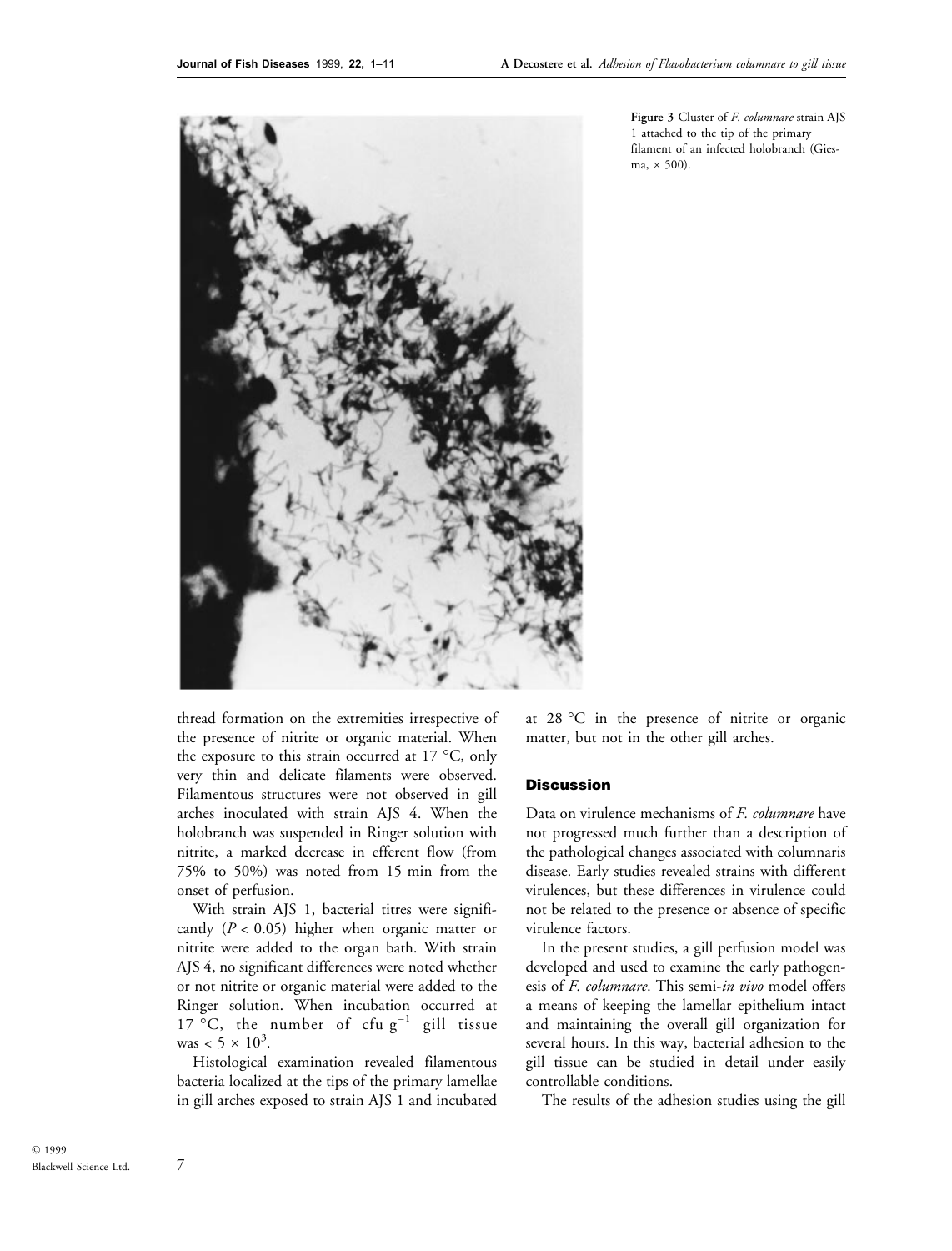

Figure 4 (A) Primary filament of a gill arch challenged with strain F. columnare AJS 1. Several filament and lamellar surfaces are covered with an irregular mat (arrows) (SEM,  $\times$  50). (B) The mat consists of clumps of the typical, long thin bacteria packed within mucus  $(SEM, \times 8000)$ .

perfusion model prove that the high-virulence strain AJS 1 has more ability to adhere to the gill epithelium than the low-virulence strain AJS 4. In many infectious diseases, the association of bacteria with host cells is considered to be the first step in establishment of bacteria at a site. There are a number of reasons to support this view (Ofek & Doyle 1994a). Firstly, bacterial adhesion enables the pathogen to withstand cleansing mechanisms operating on the surfaces. In case of the gill tissue, this means resistance to the continuous waterflow over the gill filaments and the constant turnover of the respiratory branchial epithelium and mucus. Furthermore, a concentration of nutrients (the gill surface versus the aqueous environment) may occur, offering growth advantages to the pathogen. A last advantage gained by the bacterium as a result of adhesion is that degradative enzymes are kept in close contact with the tissue. Hence, the local toxicity to the host may be enhanced. It was demonstrated that F. columnare produces extracellular protease(s), although no correlation with virulence has been made. Christison & Martin (1971) suggested that the slimelayer of the pathogen has a role in keeping these degradative enzymes in intimate contact with the substrate.

The difference in adhesion capacities between the high- (AJS 1) and low-virulence (AJS 4) strains found in these studies confirms the authors' previous findings with an in vivo model. When using the immunoperoxidase technique to study early pathogenesis of columnaris disease, it was found that strain AJS 1 was much more capable of adhering to the gills than strain AJS 4. The results of the present experiment combined with those of the previous *in vivo* findings prove that there is a close relation between virulence of F. columnare and its ability to adhere to gill tissue.

In order to quantify the extent of bacterial adhesion, a combination of three techniques was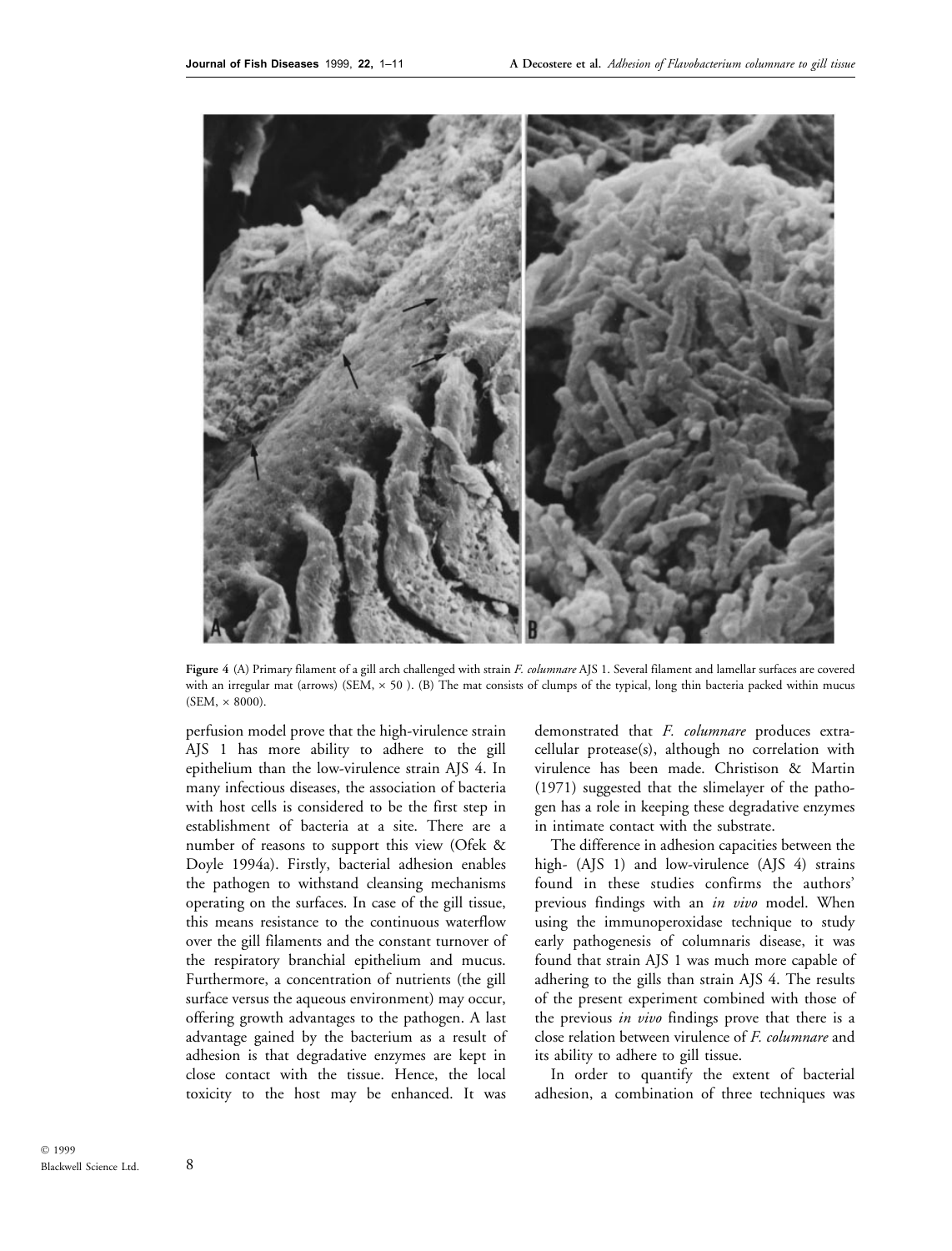used: macroscopic observation, bacteriological titration, histological and/or SEM examination.

Although macroscopic observation may be subjective, it can offer valuable information since the formation of threads is quite characteristic for columnaris disease.

Reasonably good estimates of adhesion can be obtained from viable cell counts of organisms adherent to macerated tissues (Ofek & Doyle 1994b). However, viable counts are usually based on a logarithmic scale and only gross differences can be appreciated by this method of enumeration.

Microscopic estimates of adhesion reveal the presence of both dead and viable bacteria. Furthermore, the distribution of the pathogens can be observed. However, this method is tedious, rather subjective and not very sensitive. Indeed, only a very limited part of the gill tissue is tested. If adhesion is localized or if the gills are only lightly colonized, the bacteria may not be visible with routine histology as noted for Flavobacterium branchiophilum (Speare, Ferguson, Beamish, Yager & Yamashiro 1991). In the present studies, adhesion was only detected by light microscope examination if the bacterial titre of gill tissue was higher than  $\approx 5 \times 10^5$  cfu g<sup>-1</sup>.

In experimental work conducted by Chowdhury & Wakabayashi (1988), infection of weatherfish with F. columnare was found to vary with water quality. In the above authors' studies, infection occurred in every fish in both the formulated water (distilled water with 0.03% NaCl, 0.01% KCl, 0.002% CaCl<sub>2</sub>2H<sub>2</sub>O and 0.004% MgCl<sub>2</sub>6H<sub>2</sub>O) and tap water. In contrast, no infection was observed in distilled water and the percentage of infection was low in solutions of the individual salts. Therefore, it was assumed that water quality was one of the important factors influencing the occurrence of columnaris disease in fish. The results from experiment II show that adhesion of the highvirulence strain to the gill tissue is influenced by the ion composition of the water. Adhesion was enhanced in the formulated water, whereas much less adhesion occurred in distilled water and distilled water with NaCl added. The formulated water was especially rich in bivalent ions (magnesium and calcium). Zaldiver (1985) correlated the ability to infect fish following waterborne exposure to the ability of the bacterial cells to attach to fish cells. He also found that the attachment of the F. columnare strains to epithelial cells in vitro required magnesium. Ofek & Doyle (1994a) claimed that multivalent ions, such as  $Mg^{++}$  and  $Ca^{++}$ , tend to

reduce the surface potential. Hence, repulsive forces are more easily overcome and possible adhesins may now interact with their receptors leading to a firm adhesion.

Toranzo & Barja (1993) claimed that outbreaks of columnaris disease often occur under poor environmental conditions (presence of pollutants). Fijan (1968) suggested that columnaris disease is less likely to occur in water with low organic material levels, although disease outbreaks have been described under such conditions (Kumar, Suresh, Dey & Mishra 1986). Hanson & Grizzle (1985) claimed that nitrite at 5 mg  $L^{-1}$  induced predisposed channel catfish to columnaris disease. The results of the present studies indicate that high levels of nitrite  $(5 \text{ mg } L^{-1})$  and the presence of organic matter enhance adhesion of the highvirulence F. columnare strain AJS1. It certainly is worth investigating why the bacterium appears to be more capable of adhering to the gill tissue when the water quality of the organ bath is inadequate. Does the high level of nitrite and/or organic matter alter the bacterium in such a way that its adhesive capacity increases? Alternatively, does the structure of the gill tissue itself change resulting in an improved target for bacterial adhesion? By adding organic matter to the organ bath, the debris may get trapped within the mucous coat of the gills. This may promote bacterial infection of the gill and growth of established colonies of bacteria (Speare et al. 1991). Ferguson, Morrison, Ostland, Lumsden & Byrne (1992) claimed that gills exposed to high levels of ammonia had an altered mucous layer on top of the gills. Consequently, an enhanced susceptibility to pathogens occurred.

Adhesion of low virulence strain AJS 4 was not enhanced by the presence of organic matter or nitrite, again demonstrating the low capacity of this strain to adhere to gill epithelium.

It is generally accepted that the occurrence of columnaris disease is favoured by high environmental temperatures (Holt, Sanders, Zinn, Fryer & Pilcher 1975). The higher capacity of F. columnare to attach to gill epithelium at higher temperatures suggested in the present studies might play a role in this phenomenon.

The antigens or substances involved in attachment of F. columnare to gill epithelium are not known. Possible candidates are the capsule, fimbriae or other appendages of the outer membrane (Ofek & Doyle 1994a). Further studies are necessary to characterize the adhesins of F.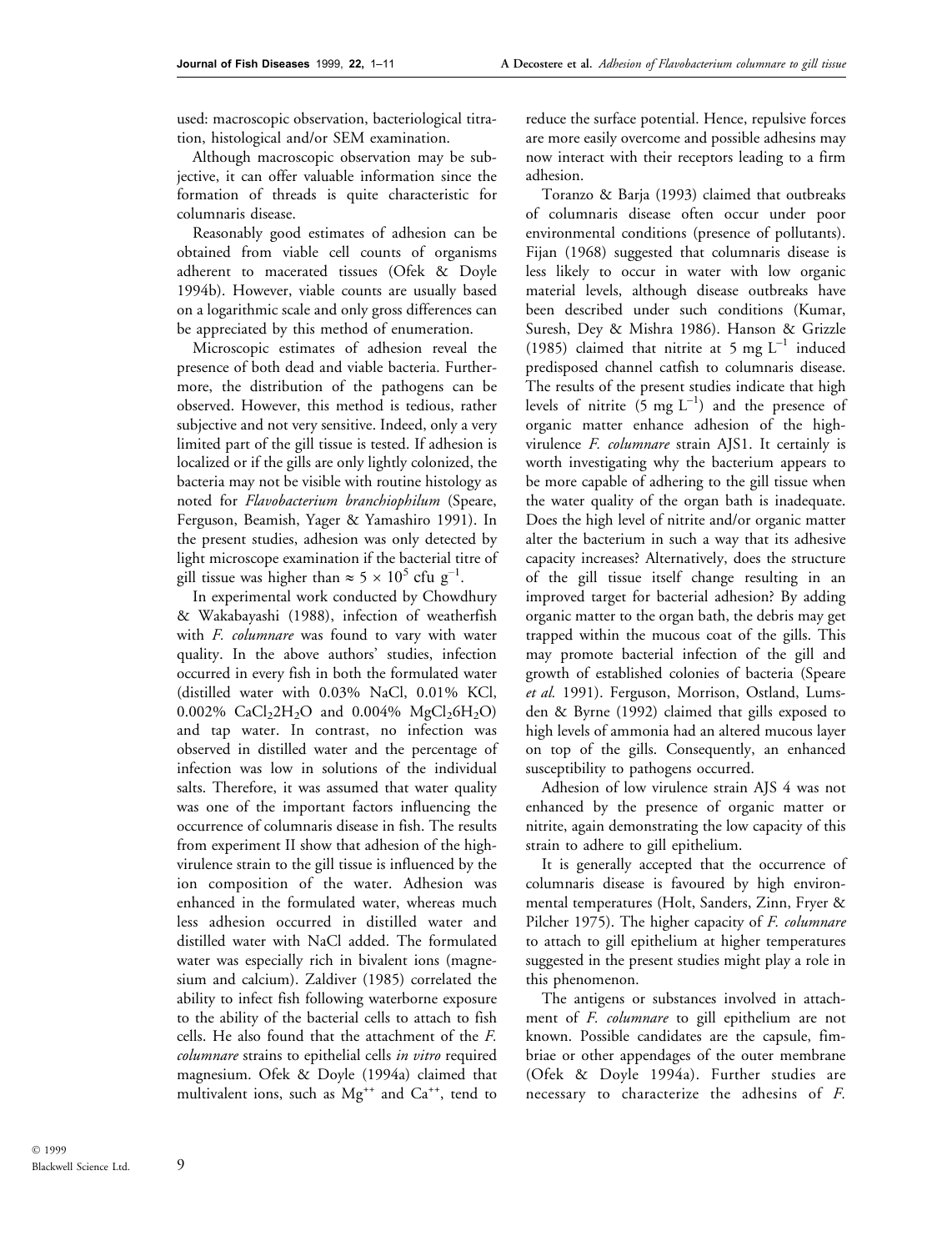columnare. These include electron microscopic examination of high- and low-virulence strains, and adhesion inhibition tests. The model developed in the present studies might prove to be very useful to further characterize the association of F. columnare with gill tissue. The present authors propose that the gill perfusion model is used in the future as a simple and feasible means of studying early pathogenesis of bacteria in general and evaluating bacterial virulence.

#### Acknowledgments

The Fund for Scientific Research, Flanders, is acknowledged for providing a grant to Annemie Decostere. Mr C. Puttevils is also acknowledged for his skilful technical assistance.

#### **References**

- Bernardet J.F., Segers P., Vancanneyt M., Berthe F., Kersters K. & Vandamme P. (1996) Cutting a Gordian knot: emended classification and description of the genus Flavobacterium, emended description of the family Flavobacteriaceae, and proposal of Flavobacterium hydatis nom. nov. (basonym, Cytophaga aquatilis Strohl and Tait 1978). International Journal of Systematic Bacteriology 46, 128-148.
- Chowdhury M.B.R. & Wakabayashi H. (1988) Effects of sodium, potassium, calcium and magnesium ions on Flexibacter columnaris infection in fish. Fish Pathology 23, 237±241.
- Chowdhury M.B.R. & Wakabayashi H. (1989) Effects of competitive bacteria on the survival and infectivity of Flexibacter columnaris. Fish Pathology 24, 9-15.
- Chowdhury M.B.R. & Wakabayashi H. (1990) Effects of coexisting bacteria on Flexibacter columnaris infection in loach Misgurnus anguillicaudatus. In: The 2nd Asian Fisheries Forum (ed. by R. Hirano & I. Hanyu), pp. 651-654. Asian Fisheries Society, Manila.
- Christison J. & Martin S.M. (1971) Isolation and preliminary characterization of an extracellular protease of Cytophaga sp. Canadian Journal of Microbiology 17, 1207-1216.
- Dalsgaard I. (1993) Virulence mechanisms in Cytophaga psychrophila and other Cytophaga-like bacteria pathogenic for fish. Annual Review of Fish Diseases 1993, 127-144.
- Decostere A., Haesebrouck F. & Devriese L.A. (1997) Shieh medium supplemented with tobramycin for selective isolation of Flavobacterium columnare (Flexibacter columnaris) from diseased fish. Journal of Clinical Microbiology 35, 322-324.
- Decostere A., Haesebrouck F. & Devriese L.A. (1998) Characterization of four Flavobacterium columnare (Flexibacter columnaris) strains isolated from tropical fish. Veterinary Microbiology 62, 35-45.
- Del Corral F. (1975) Virulence properties of selected bacterial fish pathogens. Ph.D. Thesis, University of Georgia, Athens, GA.
- Ferguson H.W., Morrison D., Ostland V.E., Lumsden J. & Byrne P. (1992) Responses of mucus-producing cells in gill disease of rainbow trout (Oncorhynchus mykiss). Journal of Comparative Pathology 106, 255-265.
- Fijan N.N. (1968) The survival of Chondrococcus columnaris in waters of different quality. Bulletin de l'Office International des Epizooties 69, 1158-1166.
- Hanson L.A. & Grizzle J.M. (1985) Nitrite-induced predisposition of channel catfish to bacterial diseases. Progressive Fish-Culturist 47, 98-101.
- Hawke J.P. & Thune R.L. (1992) Systemic isolation and antimicrobial susceptibility of Cytophaga columnaris from commercially reared channel catfish. Journal of Aquatic Animal Health 4, 109-113.
- Holt R.A., Sanders J.E., Zinn J.L., Fryer J.L. & Pilcher K.S. (1975) Relation of water temperature to Flexibacter columnaris infection in steelhead trout (Salmo gairdneri), coho (Oncorhynchus kisutch), and chinook (O. tshawytscha) salmon. Journal of the Fisheries Research Board of Canada 32, 1553-1559.
- Koski P., Hirvelä-Koski V. & Bernardet J.F. (1993) Flexibacter columnaris infection in Arctic charr Salvelinus alpinus (L.). First isolation in Finland. Bulletin of the European Association of Fish Pathologists 31, 66-69.
- Kumar D., Suresh K., Dey R.K. & Mishra B.K. (1986) Stressmediated columnaris disease in rohu, Labeo rohita (Hamilton). Journal of Fish Diseases 9, 87-89.
- Ofek I. & Doyle R.J. (1994a) Principles of bacterial adhesion. In: Bacterial Adhesion to Cells and Tissues (ed. by I. Ofek & R.J. Doyle), pp. 1-16. Chapman & Hall, New York, NY.
- Ofek I. & Doyle R.J. (1994b) Methods, models, and analysis of bacterial adhesion. In: Bacterial Adhesion to Cells and Tissues (ed. by I. Ofek & R.J. Doyle), pp. 16-41. Chapman & Hall, New York, NY.
- Pacha R.E. & Ordal E.J. (1963) Epidemiology of columnaris disease in salmon. Bacteriological Proceedings 63, 3-4.
- Pacha R.E. & Ordal E.J. (1970) Myxobacterial diseases of salmonids. In: A Symposium on Diseases of Fishes and Shellfishes (ed. by S.F. Snieszko), pp. 243-257. American Fisheries Society Special Publication No. 5, Washington, DC.
- Pärt P. & Bergström E. (1995) Primary cultures of teleost branchial epithelial cells. In: Cellular and Molecular Approaches to Fish Ionic Regulation (ed. by C.M. Wood & T.J. Shuttleworth), pp. 207-227. Academic Press, New York, NY.
- Shieh H.S. (1980) Studies on the nutrition of a fish pathogen, Flexibacter columnaris. Microbios Letters 13, 129-133.
- Speare D.J., Ferguson H.W., Beamish F.W.M., Yager J.A. & Yamashiro S. (1991) Pathology of bacterial gill disease: ultrastructure of branchial lesions. Journal of Fish Diseases 14,  $1 - 20.$
- Toranzo A.E. & Barja J.L. (1993) Virulence of coldwater fish pathogens. Annual Review of Fish Diseases 1993, 127-144.
- Wakabayashi H. (1991) Effect of environmental conditions on the infectivity of Flexibacter columnaris to fish. Journal of Fish Diseases 14, 279-290.
- Wakabayashi H. & Egusa S. (1972) Preliminary experiments on